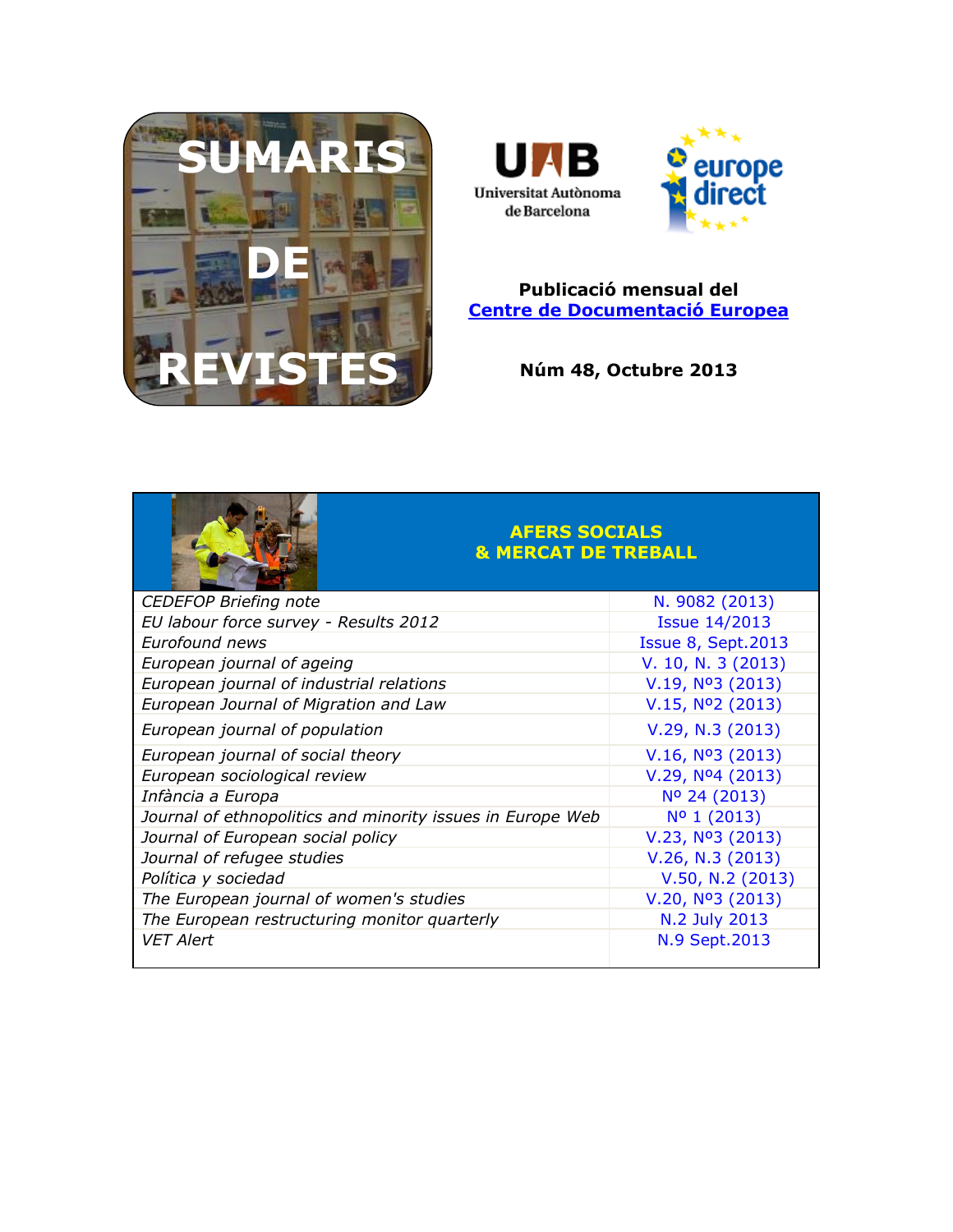**CONTRACTOR** 

|                                                                             | <b>AGRICULTURA &amp; PESCA</b> |  |
|-----------------------------------------------------------------------------|--------------------------------|--|
| Boletín electrónico REDR                                                    | 25.10.2013                     |  |
| Desarrollo rural y sostenible                                               | N.16(2013)                     |  |
| EU rural review                                                             | N.16 May 2013                  |  |
| <b>EuroChoices</b>                                                          | V.12, N.2 (2013)               |  |
| Europa azul                                                                 | N.136 (2013)                   |  |
| European review of agricultural economics                                   | V.40, N.4(2013)                |  |
| Journal of central European agriculture                                     | V.14, N.3 (2013)               |  |
| Newsflashes                                                                 | N. 112 Sept. 2013              |  |
| Pesca y acuicultura en Europa                                               | N.62 Agosto 2013               |  |
| Revista rural de la UE: la revista de la Red Europea de<br>Desarrollo Rural | N. 16 May 2013                 |  |
| Rur@l newsflash                                                             | Septiembre 2013                |  |



### **AUDIOVISUALS & MITJANS DE COMUNICACIÓ**

*[European Journal of Communication](http://ejc.sagepub.com/content/current)*<br> [V.28, N.4](http://ejc.sagepub.com/content/current) (2013) *[IRIS : Legal Observations of the Europan Audiovisual](http://merlin.obs.coe.int/newsletter.php)  [Observatory](http://merlin.obs.coe.int/newsletter.php)* [2013-8](http://merlin.obs.coe.int/newsletter.php)



## **CIÈNCIA & TECNOLOGIA**

| <b>CORDIS Express</b>                                                  | 27.9.2013            |
|------------------------------------------------------------------------|----------------------|
| ENISA Management board newsletter                                      | September 2013       |
| European Researcher                                                    | $V.58, N.9-1$ (2013) |
| FET Through the keyhole: Future and Emerging<br>Technologies in Europe | <b>July 2013</b>     |
| <b>JRC</b> Newsletter                                                  | September 2013       |
| Research*eu results magazine                                           | N. 25, Sept. 2013    |



## **COMERÇ EXTERIOR**

| <b>REPORT OF STREET</b>          |                                                      |                  |
|----------------------------------|------------------------------------------------------|------------------|
|                                  | BioRes Bridges Trade: analysis and new son trade and | V. 7, N.3 (2013) |
| environment                      |                                                      |                  |
| Boletín AL-INVEST IV Informa     |                                                      | N. 45 Junio 2013 |
| Global Trade and Customs Journal |                                                      | V. 8:10(2013)    |
| Journal of world trade           |                                                      | $V. 47-5(2013)$  |
|                                  |                                                      |                  |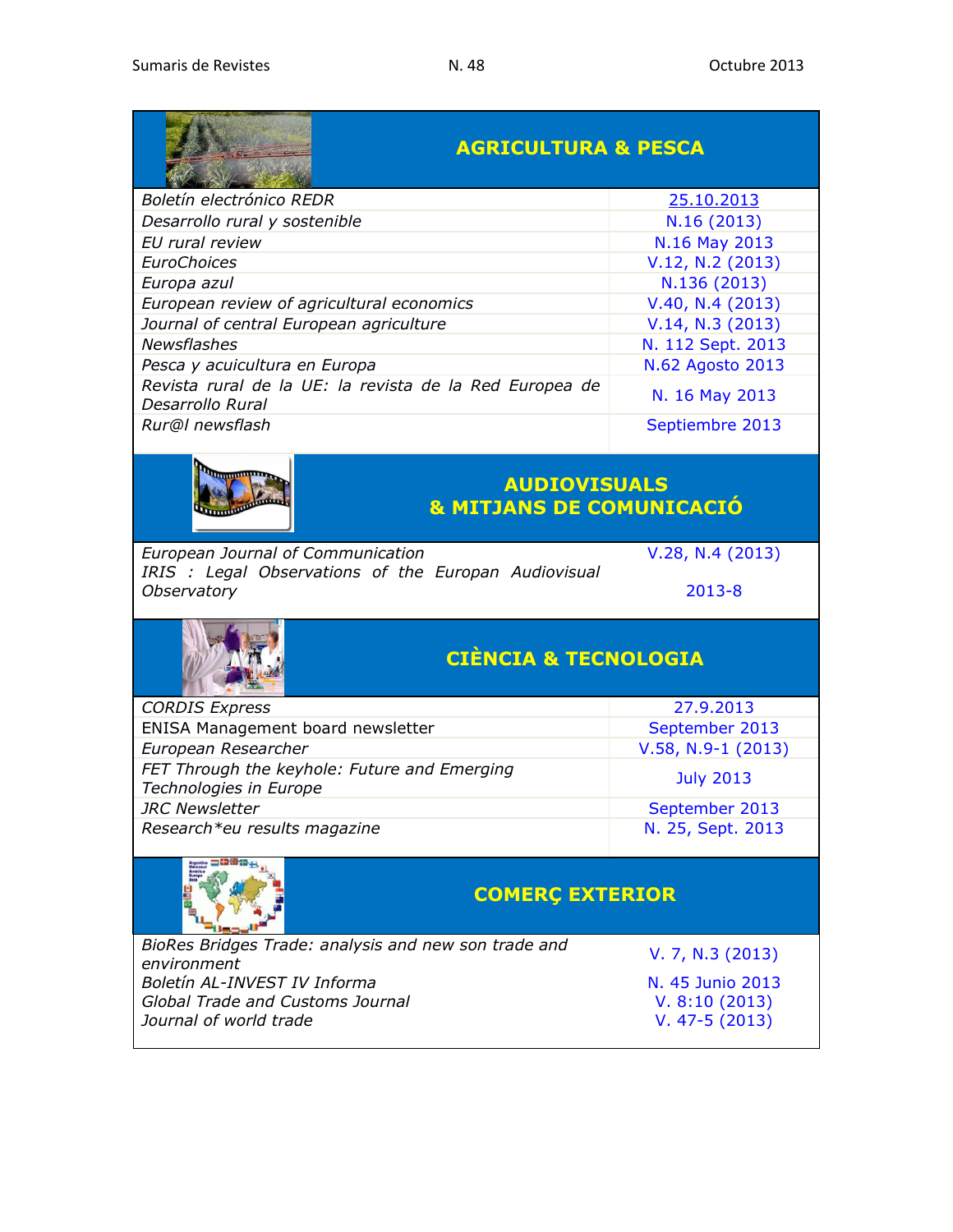

### **DESENVOLUPAMENT & AJUDA HUMANITÀRIA**

| Annual Report on the European Community's<br>Development and External Assistance Policies and their<br>implementation in | 2013                      |
|--------------------------------------------------------------------------------------------------------------------------|---------------------------|
| Cooperation and conflict                                                                                                 | V. 48, N.3, 2013          |
| Desarrollo economico: revista de ciencias sociales                                                                       | N. 206 (2012)             |
| Development and change                                                                                                   | V. 44, Issue 5, 2013      |
| Development dialogue                                                                                                     | Paper n.2 (2013)          |
| Development policy review                                                                                                | V. 31, Issue 5, 2013      |
| European Journal of International Relations                                                                              | V. 19, N.3, 2013          |
| Humanity: an International Journal of Human Rights,<br>humanitarianism, and development                                  | V.4, N.2, Summer 2013     |
| Journal of development economics                                                                                         | <b>V.106 January 2014</b> |
| Journal of international development                                                                                     | V.25, N.7 (2013)          |
| Mondes en développement                                                                                                  | N. 163 (2013)             |
| Oxford development studies                                                                                               | V.41, N.3 (2013)          |
| Review of development economics                                                                                          | V.17, N.3 (2013)          |
| Revista española de desarrollo y cooperación                                                                             | N. 32 (2013)              |
| Revue Tiers Monde                                                                                                        | N. 214 (2013)             |
| The European journal of development research                                                                             | V.25, N.4 (2013)          |
| The Journal of development studies                                                                                       | $V.49, N.8$ (2013)        |
| <b>World Development</b>                                                                                                 | V.54, February 2014       |



## **ECONOMIA & FINANCES**

| Alternativas económicas               | N. 6 Sept. 2013         |
|---------------------------------------|-------------------------|
| Basic figures on the EU               | Autumn 2013             |
| Boletín mensual del BCE               | Septiembre 2013         |
| Country focus                         | N.5(2013)               |
| Eastern European Economics            | V.51, N.2 (2013)        |
| <b>EC Tax review</b>                  | V.22/5(2013)            |
| <b>ECB Occasional papers</b>          | N.151 (2013)            |
| <b>ECB Statistics pocket book</b>     | September 2013          |
| <b>ECB Working papers</b>             | N.1595 Sept. 2013       |
| <b>ECFIN Economic Briefs</b>          | N.26 (2013)             |
| <b>ECFIN E-news</b>                   | N.84 (19.9.2013)        |
| Economia Exterior                     | <b>N.65 Verano 2013</b> |
| European economic review              | V.64 Nov. 2013          |
| European economy                      | N.4 July 2013           |
| European economy. Economic papers     | N.504 Sept. 2013        |
| European economy. Occasional papers   | N.161 Sept. 2013        |
| European journal of law and economics | V.36, N.2 (2013)        |
| European journal of political economy | V.32 December 2013      |
| Harmonised indices of consumer prices | August 2013             |
|                                       |                         |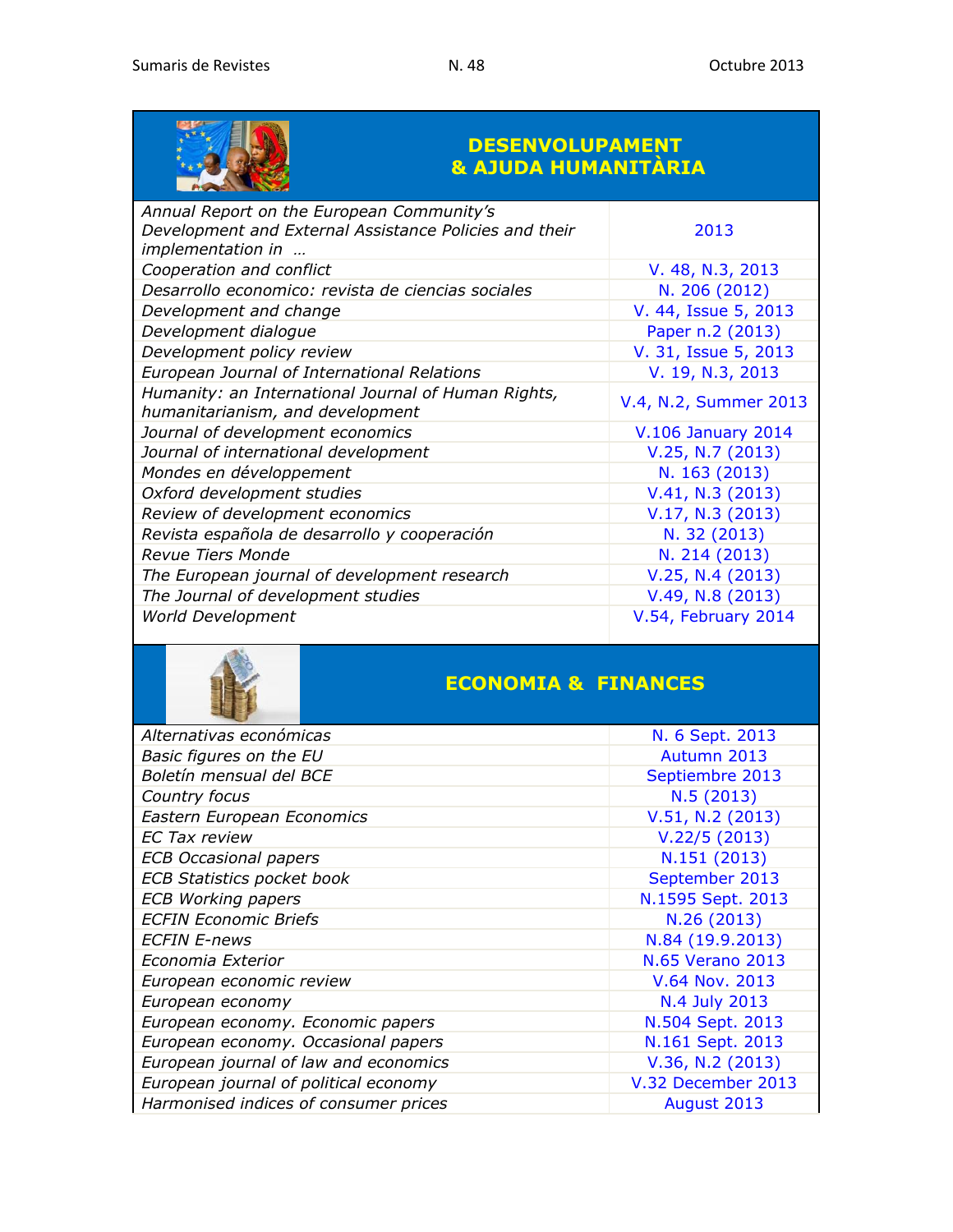| <i>Intereconomics</i>                                        | V.48, N.4 (2013)       |
|--------------------------------------------------------------|------------------------|
| International Tax and Public Finance                         | V.20, N.4 Aug. 2013    |
| Journal - European Court of Auditors                         | N.7/8 (2013)           |
| Journal of economic growth                                   | V.18, N.3 Sept. 2013   |
| Journal of the European Economic Association                 | V.11, N.5 October 2013 |
| Legal issues of economic integration                         | V.40/3(2013)           |
| Mediterráneo Económico                                       | N.23 (2013)            |
| Papeles de Europa                                            | N.26, N.1 (2013)       |
| Procesos de mercado: revista europea de economía<br>política | V.10, N.1 (2013)       |
| Quarterly report on price and cost competitiveness           | <b>N.2 August 2013</b> |
| <b>Taxation papers</b>                                       | N.38 (2013)            |
| The European journal of comparative economics                | V.10, N.2 (2013)       |



# **EDUCACIÓ & CULTURA**

| <b>CEDEFOP Briefing notes</b>                                  | <b>July 2013</b>    |
|----------------------------------------------------------------|---------------------|
| <b>CEDEFOP Information series</b>                              | September 2013      |
| <b>CEDEFOP Research papers</b>                                 | N.34 (2013)         |
| <b>CEDEFOP Working papers</b>                                  | N.19 (2013)         |
| European journal of cultural studies                           | V.16, N.5 (2013)    |
| European journal of special needs education                    | V.28, N.3 (2013)    |
| European journal of training and development                   | $V.37, N.9$ (2013)  |
| Infància a Europa: revista d'una xarxa de revistes<br>europees | N. 24 (2013)        |
| The European language gazette                                  | N.19 September 2013 |



# **EMPRESA & INDÚSTRIA**

| Alicante news                                         | (3.9.2013)        |
|-------------------------------------------------------|-------------------|
| Competition weekly news summary                       | (11.10.2013)      |
| e-Competitions: antitrust case laws e-Bulletin        | October 2013      |
| European business cycle indicators                    | N.3 October 2013  |
| European business law review                          | V.24/5(2013)      |
| European business review                              | V.25, N.6(2013)   |
| European company law                                  | $V.10/4-5(2013)$  |
| European competition journal                          | V. 9, N. 2 (2013) |
| European journal of innovation management             | V.16, N.4 (2013)  |
| European patent bulletin                              | N.1341 (2013)     |
| Gaceta jurídica de la UE y de la competencia          | N.34 (2013)       |
| Innobarometer                                         | 2013              |
| Revista europea de dirección y economía de la empresa | V.22, N.3 (2013)  |
| Single market monthly                                 | N.27 (2013)       |
| Single market news                                    | N.66 (2013)       |
| The European business review                          | September 2013    |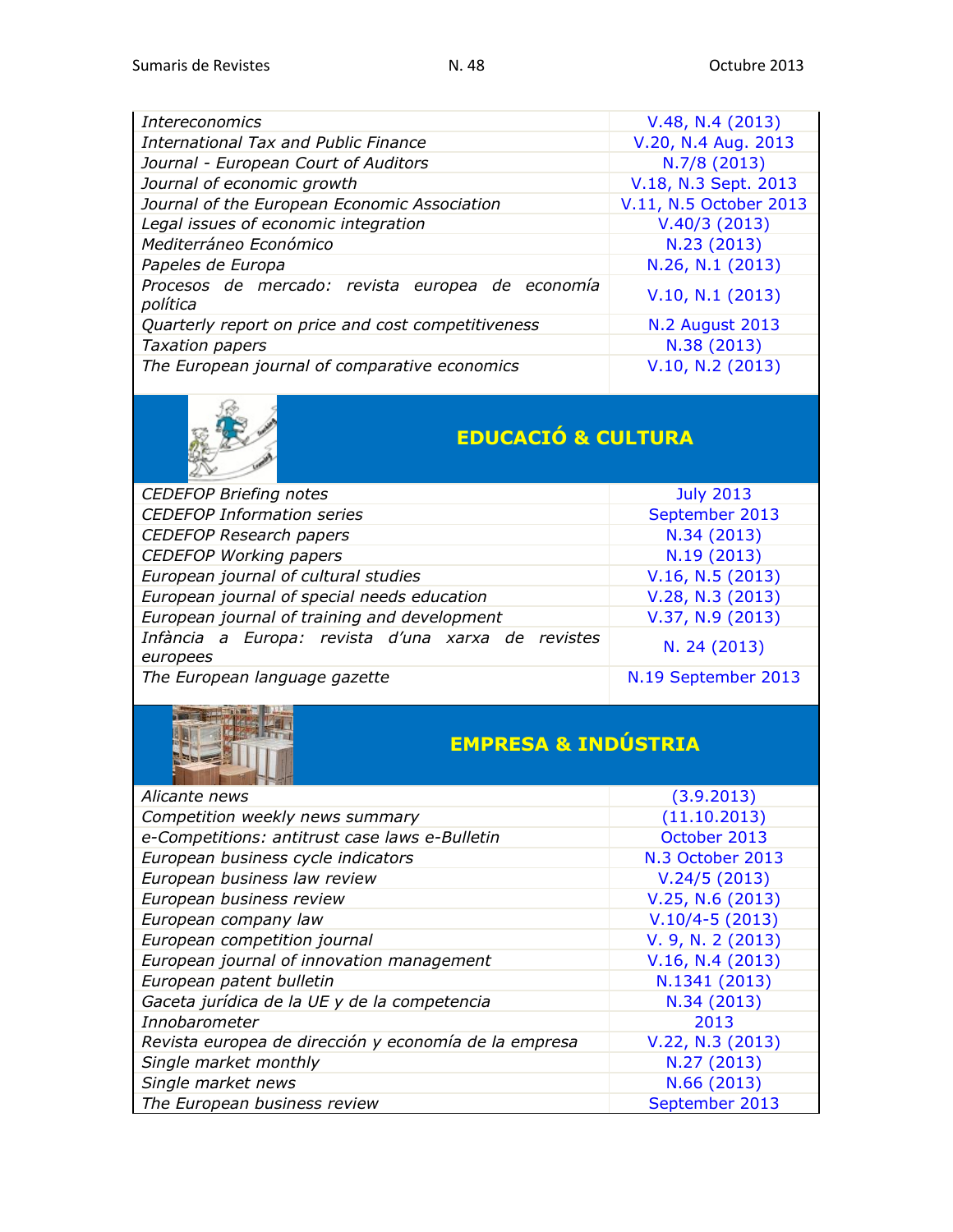

### **INTEGRACIÓ EUROPEA & GOVERNANÇA**

| Common market law review                        | V.50, N.5 (2013)   |
|-------------------------------------------------|--------------------|
| Confrontations Europe, La revue                 | N.102 (2013)       |
| <b>EUI Working Papers RSCAS</b>                 | N.77 (2013)        |
| EuropeanVoice                                   | Diari              |
| Europe's world                                  | Autumn 2013        |
| Interface                                       | N.88 July 2013     |
| Journal of common market studies                | V.51, N.6 (2013)   |
| Journal of contemporary European research       | V.9, N.3 (2013)    |
| Legal issues of economic integration            | V.40/3(2013)       |
| L'Europe en formation                           | N.368 (2013)       |
| Papeles de Europa                               | Vol.26, N.1 (2013) |
| Revista de estudios europeos                    | N.61 (2013)        |
| Revue des affaires européennes                  | N.4(2012)          |
| Revue du marché commun et de l'Union européenne | N.571 (2013)       |



### **JUSTICIA & DRET**

| Cahiers de droit européen                                                                            | V.49, N.1 (2013)     |
|------------------------------------------------------------------------------------------------------|----------------------|
| Civitas Europa: revista jurídica sobre la evolución de la<br>nación y del estado en Europa           | N.30 (2013)          |
| Civitas. Revista española de derecho europeo                                                         | N.46 (2013)          |
| Cuadernos de derecho transnacional                                                                   | V.5, N.1 (2013)      |
| Eurojust news                                                                                        | N.9 June 2013        |
| Europa e diritto privato                                                                             | N.2(2013)            |
| Europe : actualité du droit communautaire                                                            | $V.23, N.8/9$ (2013) |
| European constitutional law review                                                                   | V.9, N.2 (2013)      |
| European journal of crime, criminal law and criminal<br>justice                                      | V.21, N.1 (2013)     |
| European journal of international law                                                                | V.24, N.3 (2013)     |
| European journal of legal studies                                                                    | V.6, N.1 (2013)      |
| European law journal                                                                                 | V.19, N.6(2013)      |
| European law review                                                                                  | N.4(2013)            |
| European public law                                                                                  | V.19, N.3 (2013)     |
| European review of private law                                                                       | V.21/4(2013)         |
| Humanity: an international journal of human rights,<br>humanitarianism and development               | V.4, N.2 Summer 2013 |
| Indret: revista para el análisis del derecho                                                         | N.3(2013)            |
| International journal of constitutional law                                                          | V.11, N.3 (2013)     |
| Maastricht journal of European and comparative law                                                   | V.20, N.2 (2013)     |
| Nómadas. Revista crítica de ciencias sociales y jurídicas                                            | V.38(2013)           |
| Persona y derecho: revista de fundamentación de las<br>instituciones jurídicas y de derechos humanos | N.66/67 (2012)       |
| "Reflets" : informations rapides sur les développements                                              | N.2(2013)            |
|                                                                                                      |                      |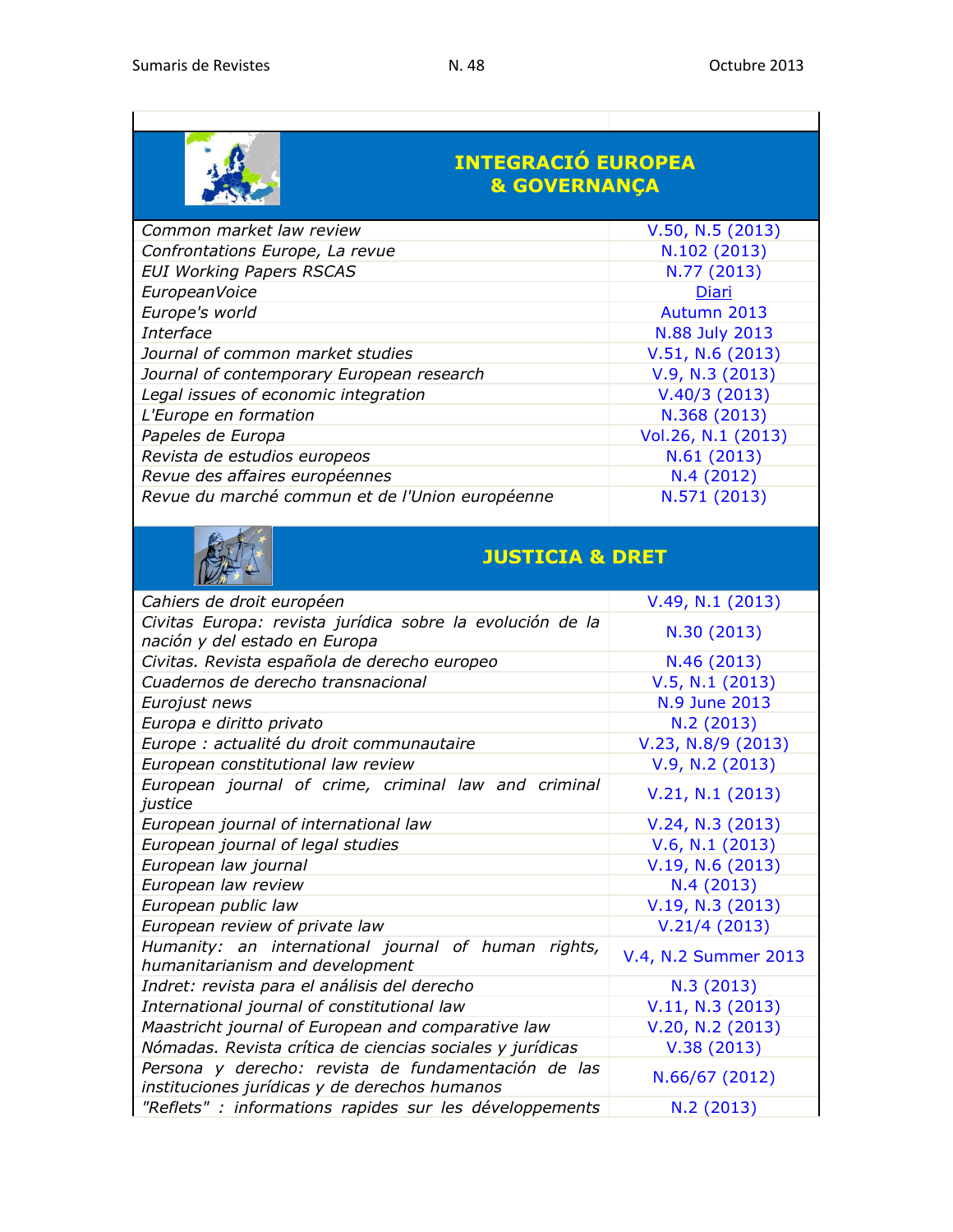| juridiques présentant un intérêt pour l'Union                                   |                      |
|---------------------------------------------------------------------------------|----------------------|
| Revista de derecho comunitario europeo                                          | N.45 (2013)          |
| Revista de derecho constitucional europeo                                       | N.19 (2013)          |
| Revista de las Cortes Generales                                                 | N.86 (2012)          |
| Revista europea de derechos fundamentales                                       | N.21(2013)           |
| Revue du droit de l'Union européenne                                            | N.2(2013)            |
| Supervisor Europeo de Protección de Datos : Informe<br>Anual. Resumen ejecutivo | 2012                 |
| The International journal of human rights                                       | $V.17, N.5/6$ (2013) |
| Unión Europea Aranzadi                                                          | N.5(2013)            |



### **MEDI AMBIENT & ENERGIA**

| (1.10.2013)        |
|--------------------|
| September 2013     |
| V.23, N.4 (2013)   |
| N.74 (2013)        |
| V.22/5(2013)       |
| N.6                |
| N.8 September 2013 |
| N.50 Junio (2013)  |
| V.22, N.2 (2013)   |
|                    |



# **SALUT PÚBLICA**

| Drugnet Europe                                                              | N.83 (2013)           |
|-----------------------------------------------------------------------------|-----------------------|
| e-Boletín informativo- Centro Europeo del Consumidor en<br>España           | Julio-Agosto 2013     |
| E-fact (European Agency for Safety and Health at Work)                      | N.77 (2013)           |
| EFSA journal                                                                | N. 9 September 2013   |
| Eurohealth                                                                  | V.19, N.3 (2013)      |
| European food research and technology                                       | V.237, N.5(2013)      |
| Eurosurveillance: bulletin européen sur les malaldies<br>transmissibles     | V.18, Issue 40 (2013) |
| Health and consumer voice newsletter                                        | <b>July 2013</b>      |
| Human medicines highlights                                                  | N.55 September 2013   |
| ReDeco : Revista electrónica de derecho del consumo y<br>de la alimentación | N.33 (2013)           |
| Salud UE: su enlace directo a la sanidad en Europa                          | N.116 (10.10.2013)    |
| The European journal of health economics                                    | V.14, N.5 (2013)      |

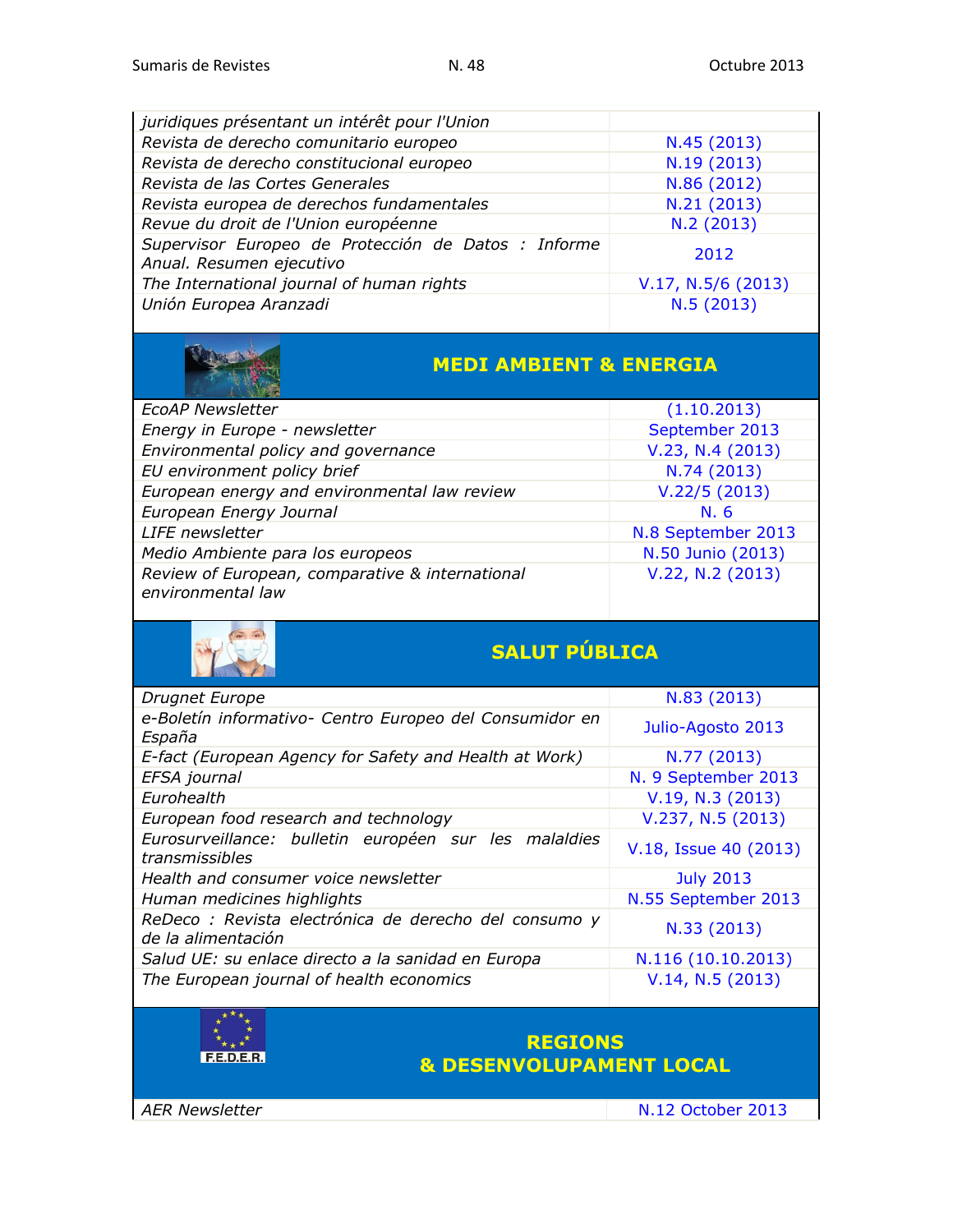| Carta local : revista de la Federación Española de<br>Municipios y Provincias | N.261 Septiembre 2013 |
|-------------------------------------------------------------------------------|-----------------------|
| European urban and regional studies                                           | V.20, N.4 (2013)      |
| Eurostat regional yearbook                                                    | 2013                  |
| Intercultural cities newsletter                                               | N.29 October 2013     |
| Istituzioni del federalismo: rivista di studi giuridici e<br>politici         | N.2(2013)             |
| Panorama inforegio                                                            | N.47 Otoño 2013       |
| Regional and federal studies                                                  | V.23, N.4 (2013)      |



#### **RELACIONS EXTERIOR & POLÍTICA DE SEGURETAT**

| Afkar ideas. revista trimestral para el diálogo entre el<br>Magreb, España y Europa | N.38 (2013)             |
|-------------------------------------------------------------------------------------|-------------------------|
| Anuari IEMed de la Mediterrània                                                     | 2013                    |
| <b>CBRNE Terrorism newsletter</b>                                                   | <b>V.50 August 2013</b> |
| Central European journal of international and security<br>studies                   | V.7, N.2 (2013)         |
| Documentos CIDOB                                                                    | N.28 (2013)             |
| Elcano boletín-newsletter                                                           | N.162 (2013)            |
| Esglobal                                                                            | Octubre 2013            |
| Estudios de política exterior                                                       | N.155 (2013)            |
| EU Candidate and Pre-Accession Countries Economies<br>Quarterly-CCEQ                | 3rd. quarter (2013)     |
| <b>EUROMIL</b> news                                                                 | N.26 September 2013     |
| European foreign affairs review                                                     | V.18, N.4(2013)         |
| European journal of international law                                               | V.24, N.3 (2013)        |
| European journal of international relations                                         | V.19, N.3 (2013)        |
| European security                                                                   | V.22, N.2 (2013)        |
| Europe's world                                                                      | <b>N.25 Autumn 2013</b> |
| Foreign affairs Latinoamérica                                                       | V.13, N.4(2013)         |
| Géoéconomie                                                                         | N.66 (2013)             |
| Notes internacionals                                                                | N.77 (2013)             |
| Opinión CIDOB                                                                       | N.212 (24.10.2013)      |
| Puentes para un diálogo. Europa-América Latina                                      | N.122 (15.10.2013)      |
| Revista CIDOB d'afers internacionals                                                | N.102/103 (2013)        |
| Security Community: The OSCE Magazine                                               | N.3(2013)               |
| <b>Weekly Compass</b>                                                               | N.165 (25.10.2013)      |

|                                   | <b>TRANSPORT</b>                   |                       |  |
|-----------------------------------|------------------------------------|-----------------------|--|
| <i>ERA news</i>                   |                                    | N.2(2013)             |  |
|                                   | European transport research review | V.5, N.3 Sept. (2013) |  |
| Mobility and transport newsletter |                                    | N.150 (2013)          |  |